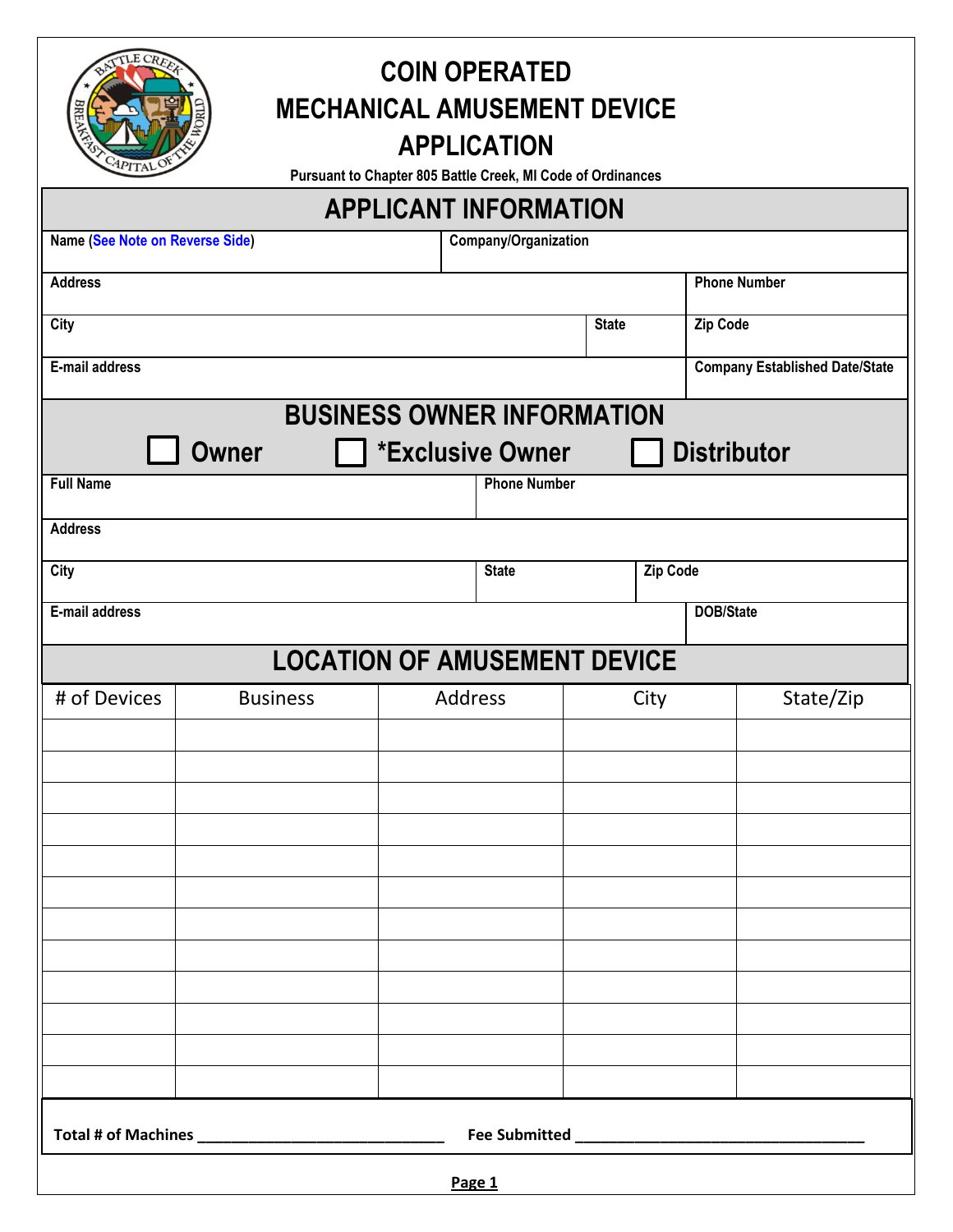By my signature below, I affirm that the representations made above are true to the best of my knowledge, and that I have authority to sign on behalf of the company listed on the front page of this application. I agree to operate the aforementioned business in compliance with the guidelines established pursuant to Chapter 802 and 805 of the Codified Ordinances of Battle Creek, Michigan.

 $\_$  , and the set of the set of the set of the set of the set of the set of the set of the set of the set of the set of the set of the set of the set of the set of the set of the set of the set of the set of the set of th

Signature **Date** 

Company/Organization

\_\_\_\_\_\_\_\_\_\_\_\_\_\_\_\_\_\_\_\_\_\_\_\_\_\_\_\_\_\_\_\_\_\_\_\_\_\_\_\_\_\_\_\_\_\_\_\_\_\_\_

**NOTE**: If a partnership, association or corporation, the name, address, telephone number and date and place of birth of the officer or agent signing the application, the date of incorporation, the state where incorporated and the names, addresses and telephone numbers of the directors and principal officers must be included with application. If needed, separate sheet(s) may be attached to this application form.

\*Application for an *exclusive owner* must contain a signed and notarized Coin Operated Mechanical Amusement Device Affidavit.

**The Applicant is responsible for being sufficiently familiar with and having a working knowledge of the ordinance requirements. A copy of Chapter 805 is available on the City of Battle Creek website at [www.battlecreekmi.gov.](http://www.battlecreekmi.gov/)** 

Please submit the completed application, required fees and any additional documents to: City of Battle Creek Clerk's Office 10 North Division Street, Room #111 Battle Creek, MI 49014 (269) 966-3348

## **NON-REFUNDABLE fee: \$25.00 per machine**

License Term: May 1 - April 30. Please allow 5-10 business days for processing.

| <b>FOR OFFICE USE ONLY</b>                                                             |                               |
|----------------------------------------------------------------------------------------|-------------------------------|
| Please conduct your inspection and forward your recommendations to the Clerk's Office. |                               |
|                                                                                        |                               |
| Chief of Police                                                                        | $\Box$ Approved $\Box$ Denied |
|                                                                                        |                               |
|                                                                                        |                               |